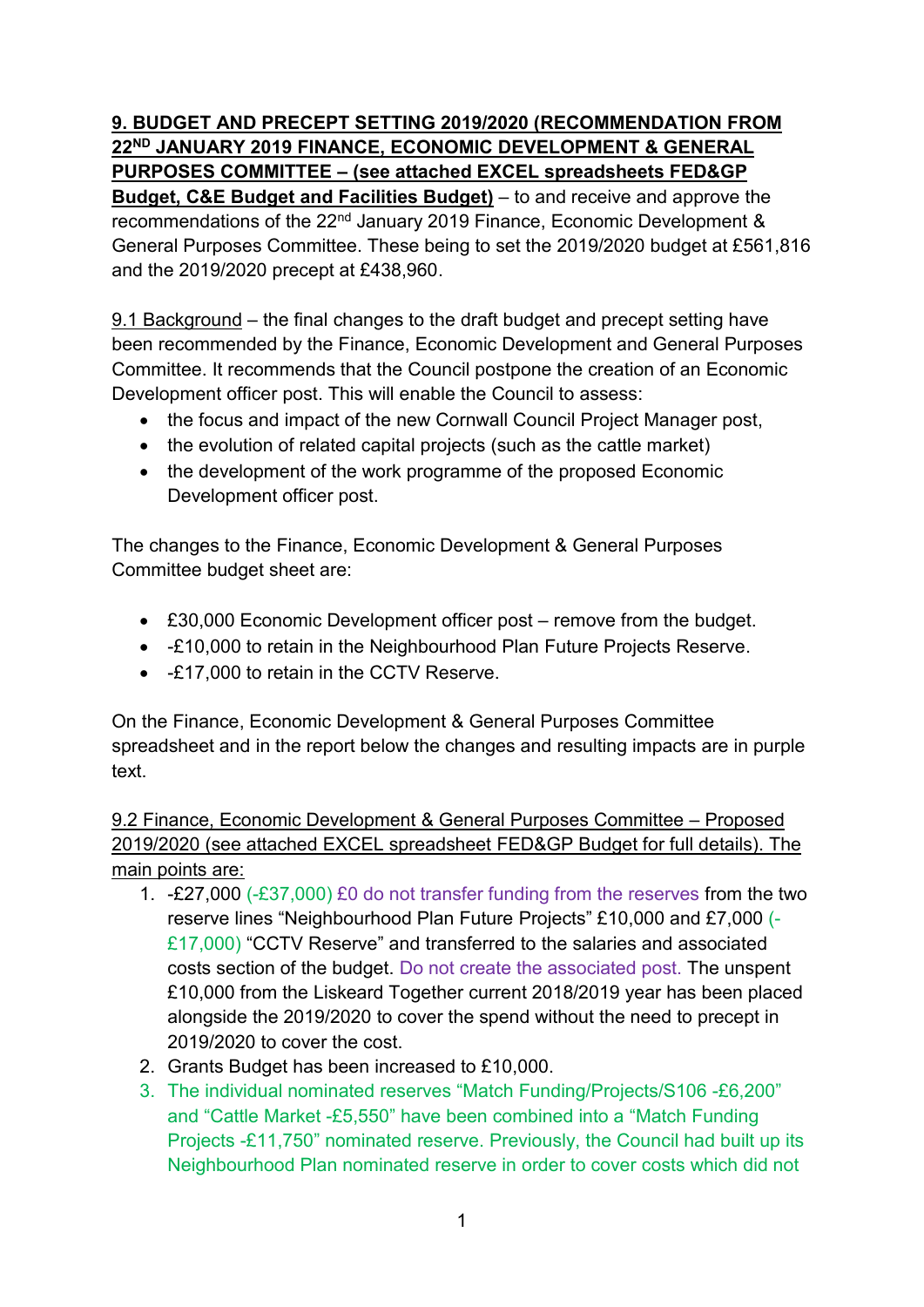eventually prove necessary. To ensure progress with projects emerging from the Neighbourhood Plan, the Council has taken funding from the former "Match funding/Section 106" and "Cattle Market" nominated reserves. For example, £1,000 Sports Pitch Working Party costs and £1,000 contribution towards the Agri-Hub and Employment Demand Assessment. The EXCEL spreadsheet FED&GP22Jan2019 has been amended to include the reserve and adjustments to cover the cost of the Christmas Car Parking and Sports Pitch Working Party budget lines in 2019/2020:

- Match Funding Projects nominated reserve -£7,750
- Christmas Car Parking transfer from reserves -£2,000
- Sport Pitch Working Party transfer from reserves -£1,000
- 4. The invoice for Free Christmas Car Parking has increased to £3,000 against a £1,000 budget.
- 5. The draft "Mayor Choosing" and "Mayoral Allowance" sums £900 and £1,700 (in total £2,600) have been reduced to £750 and £1,670 (£2,420 in total)
- 6. Draft 2019/2020 the gross budget of £218,045 original figure included Mayors Charity actual draft £217,112 – new gross £227,790 Gross Spend £197,790 which is £50,060 £59,805 £55,591 more than the current year. An increase of 29.8%. 35% 17.7% The transfer from the Committee's current reserves of £27,500 £30,000 £3,500 and the use of the current years precepted £10,000 Liskeard Together to fund the same project next year and the use of the £5,000 from reserves to fund the Youth Grants Fund and a transfer from C&E committee of £4,500 combine to create a smaller net spend budget of £191,045 £172,380 £169,380. This is £23,660 more £273 less £1,395 or 14.1% more 0.16% less 0.8% more than the current year.

9.3 Communication & Engagement Committee – Proposed 2019/2020 (see attached C&E EXCEL spreadsheet for full detail). The main points are:

- 1. Marketing & Consultation Budget reduce the draft budget from £3,000 to £2,000.
- 2. TIC Expenses reduced from £3,000 to £500 in 2019/2020.
- 3. TIC Expenses current year create nominated shelving etc reserve for TIC £2,000.
- 4. This will reduce the draft C&E budget of £76,260 for 2019/20 to £73,760. This is a 2.8% cut on the current year.
- 5. The C&E reserves will contribute a saving of £4,000  $£4,500$  into next years' Economic Development review cost in the Finance, Economic Development & General Purposes Committee budget. This combines the "Signage" and "Town Centre Signs and Murals" into a new reserve, from which it is proposed £5,397 and contribute £4,500 into the 2019/2020 FED&GP committee.
- 6. £318 Cornish Christmas profit added to the reserve.
- 7. The C&E nominated reserves figure for 2019/2020 will be £44,342.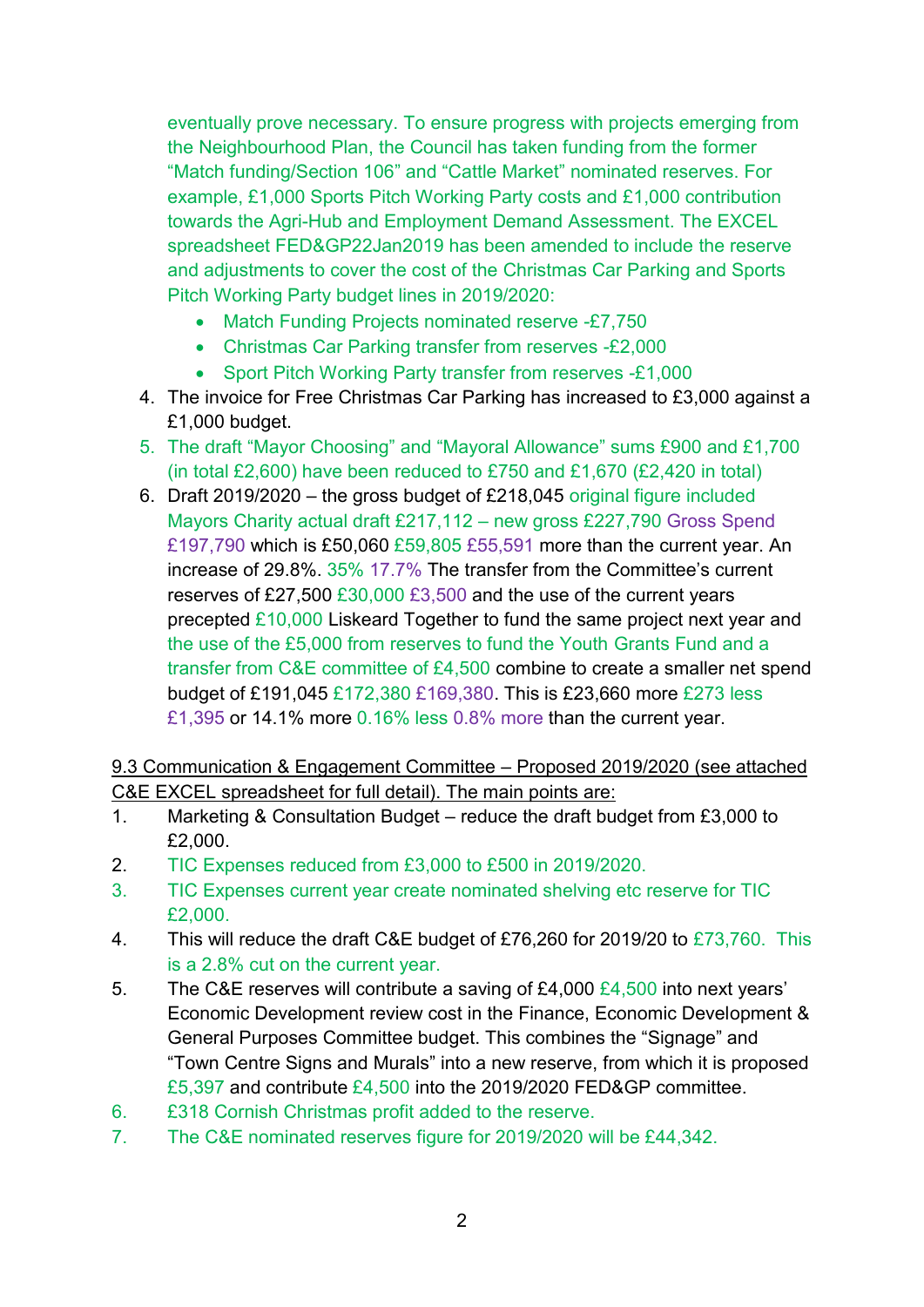9.4 Facilities Committee – Proposed 2019/2020 (see attached Facilities EXCEL spreadsheet for full detail). Main points are below:

- 1. The draft 2019/2020 gross budget needs to accommodate some small increases such as the 5year electrical testing of the buildings £2,500. A sum of £2,500 has been taken from the Large Buildings Nominated Reserve to cover the cost of the 5year electrical testing of the buildings.
- 2. Seagull Control Measures £2,500 has been taken from the Street Furniture Nominated Reserve to cover the cost the seagull control measures which would include seagull proof bins.
- 3. The dilapidations budget has been cut by £2,000. The Guildhall electricity and water costs have been reduced by £2,050.
- 4. The number of staff has been reduced by one due to retirement with a division of hours between existing staff.
- 5. The committee recommends that prices for the Public Hall be increased by 5% (Cornwall Council being charged a standard commercial rate) and that the allotments rents be increased by 10%. This will uplift in the annual income will be by £2,933.
- 6. The draft gross expenditure has been reduced from £292,488 to £290,266.
- 7. The gross income has been revised slightly from £66,205 to £68,055 £69,135 a net increase of £1,850. £2,930 and the amount of £5,000 has been included from the (Large Buildings £2,500) and Street Furniture £2,500) nominated reserves. However, this is a significant increase compared to the current year due to the completion of the refurbishment works.

# Budget Comparison 2018/2019 – Proposed 2019/2020 budget and precept.

| Committee                | Current<br>2018/2019 | Proposed 2019/2020                                           |
|--------------------------|----------------------|--------------------------------------------------------------|
| <b>Gross Expenditure</b> |                      |                                                              |
| C&E (Museum)             | £75,936              | £76,260 (0.4% increase) Revised £75,260 – reduction          |
|                          |                      | £676 – 0.9% cut on current year. Revised £73,760 –           |
|                          |                      | Reduction £2,176 $- 2.8%$ reduction.                         |
| <b>Facilities</b>        | £262,304             | £292,488 (11.5 % increase £30,184 - 10.3% £27,055 if         |
|                          |                      | toilet UBR legislation comes into effect) Revised            |
|                          |                      | £290,266. 10.6% increase £27,962 – or if toilet UBR          |
|                          |                      | comes into effect £24,833 9.4% increase over last year.)     |
|                          |                      | Gross Spend figure £290,266 – increase of £27,962 or         |
|                          |                      | 10.6%. UBR toilet relief will not come into effect until the |
|                          |                      | 2020/2021 financial year at the earliest.                    |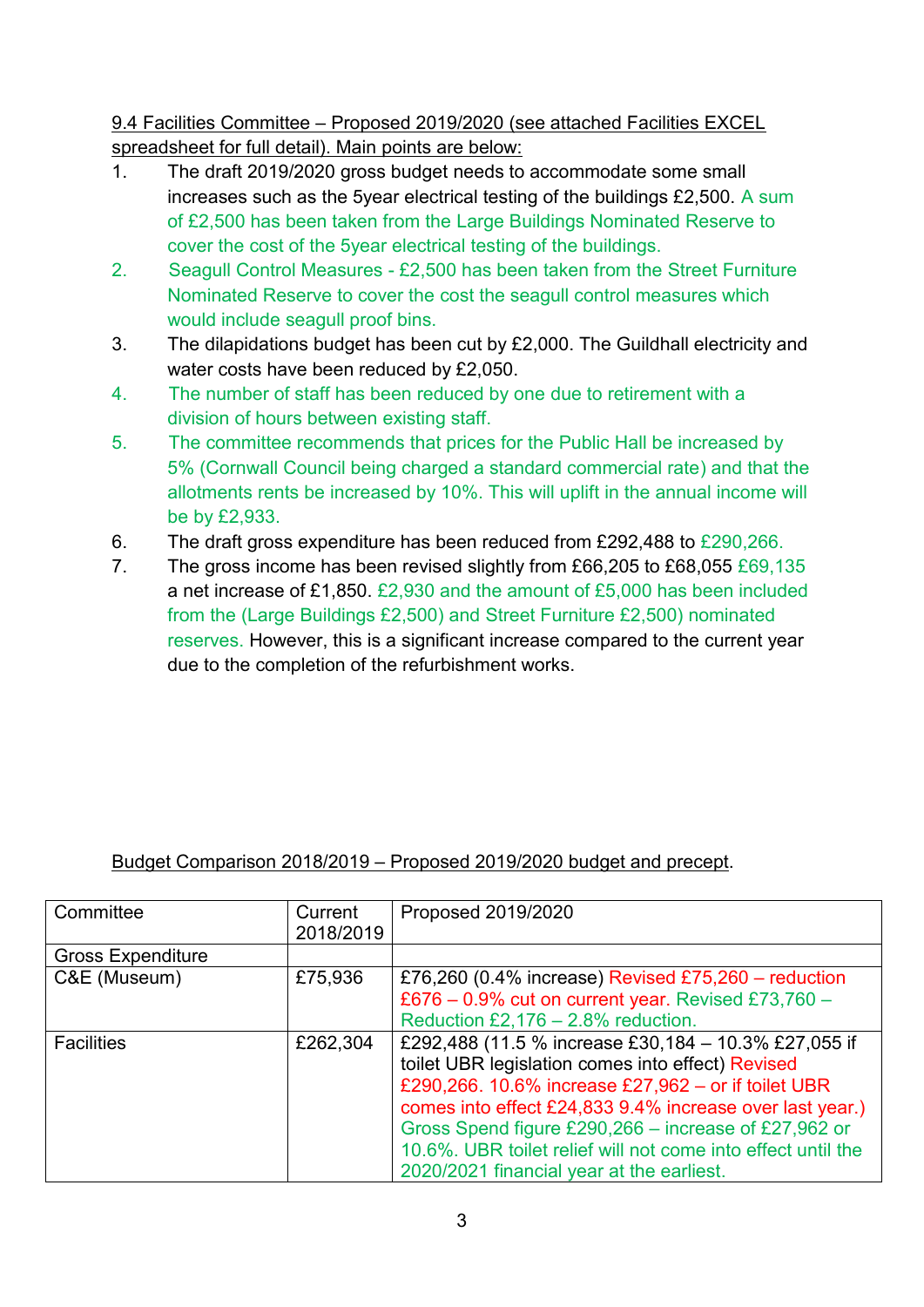| FED&GP                       | £167,985      | £217,112 (£49,127 - 29.2% increase) Revised             |
|------------------------------|---------------|---------------------------------------------------------|
|                              |               | Christmas Car Parking invoice £218,045. £50,060 higher  |
|                              |               | gross spend. 29.8% increase on gross spend in previous  |
|                              |               | year. £227,790 (£59,805 35% increase). Gross Spend      |
|                              |               | £197,790. (Increase of £29,805. 17.7% Increase).        |
|                              |               |                                                         |
| <b>Total Spend</b>           | £506,225      | £585,860 (16.3% increase - £78,210) Revised £583,571    |
|                              |               | (15.2 % - £77,346) £591,816 (£85,591 16.9%) £561,816    |
|                              |               | (£55,591 increase 10.9% Increase).                      |
|                              |               |                                                         |
| Income Internal              |               |                                                         |
| In Year Movements from       | $-£5,436$ (*- | -£27,500 FED&GP (-Neighbourhood Plan Future             |
| <b>Reserves</b>              | £2,000        | Projects £10,000, £7,000 CCTV reserve, 2018/2019        |
|                              | $C&E, -$      | Liskeard Together Reserve £10,000.                      |
|                              | £3,711        | -£4,000 C&E reserve transfer to General Reserve.        |
|                              | FED&GP        | Additional Total -£55,500 from reserves made up as      |
|                              | $+£275$       | below:                                                  |
|                              |               |                                                         |
|                              | Facilities)   | -£50,500 FED&GP (-Neighbourhood Plan Future             |
|                              |               | Projects £10,000, CCTV reserve £17,000, 2018/2019       |
|                              |               | Liskeard Together Reserve £10,000. General Reserve      |
|                              |               | £5,000 Youth Grants Fund, £2,000 Christmas Car          |
|                              |               | Parking, £1,000 Sports Pitch Negotiations both transfer |
|                              |               | from the Match Funding Reserve.                         |
|                              |               | -£23,500 FED&GP (2018/2019 Liskeard Together            |
|                              |               | Reserve £10,000. General Reserve £5,000 Youth Grants    |
|                              |               | Fund, £2,000 Christmas Car Parking, £1,000 Sports       |
|                              |               | Pitch Negotiations both transfer from the Match Funding |
|                              |               | Reserve.                                                |
|                              |               |                                                         |
|                              |               | -£4,500 C&E reserve transfer to the FED&GP              |
|                              |               | Committee. -                                            |
|                              |               | -£5,000 Facilities Committee (-£2,500 Large Buildings   |
|                              |               | and -£2,500 Street Furniture) nominated reserve         |
|                              |               | transfer.                                               |
| C&E (Museum)                 | $-£3,000$     | -£3,000 (unchanged) (unchanged)                         |
| <b>Facilities</b>            | $-E47,820$    | -£66,205 (*gross income incl. rents from 6 tenants at   |
|                              | (*gross       | Guildhall, footpath maintenance grant and allotments)   |
|                              | income        | (Increase £18,385 - 38.4%) Revised                      |
|                              | figure)       | -£68,055 (Increase £20,235 + 42% on current year. -     |
|                              |               | £69,135 (Increase -£21,315. +44% increase on current    |
|                              |               | year.                                                   |
| <b>Council Support Grant</b> | $-E27,430$    | -£25,221 (reduction of $8\%$ )                          |
|                              |               |                                                         |
| Precept                      | $-E422,539$   | -£491,434 £68,895 (16.3%) * Increase in Council Tax     |
|                              |               | Base £8,777 - Revised -£455,795 (Increase £33,256       |
|                              |               | $+7.8%$                                                 |
|                              |               | Revised -£438,960. Increase of -£16,421 which is +3.8%  |
|                              | $-£506,225$   | -£585,860 Revised -£583,571 Revised £583,571 (15.2 %    |
|                              |               | - £77,346) £591,816 £85,591 16.9%) £561,816 (£55,591    |
|                              |               | increase 10.9% Increase).                               |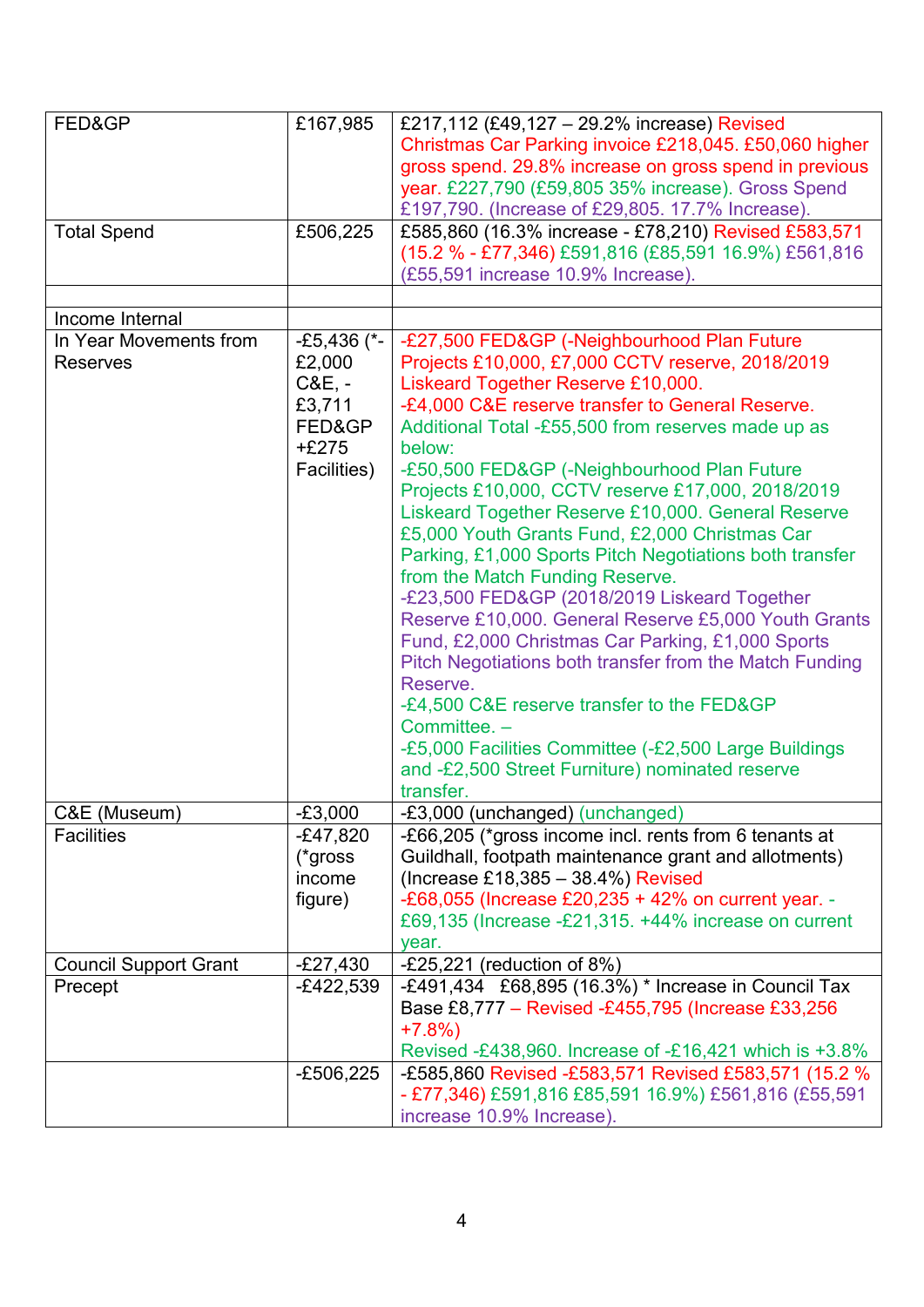First Draft Precept figure for 2019/2020 is £491,434. This is an increase of £68,895 on the 2018/2019 precept. The increase is 16.3%. A Band D property currently paying £139.42 per year will increase to £157.94 per year in 2019/2020. This is an increase of 13.2% which will mean £18.52 per year or 35p a week. (Note the council has tried to set small increases in the precept. In the previous two consecutive financial year's Band D increases were 2p a week. The last significant increase was in 2015 when the precept was increased by 30.4% to fund a range of improvements including the fitting of PV panels to the roof of the Public Hall).

Second Draft Precept figure for 2019/2020 is £455,795. This is an increase of £33,256 on the 2018/2019 precept. The increase is 7.8%. A Band D property currently paying £139.42 per year will increase to £146.49 per year in 2019/2020. This is an increase of 5% which will mean £7.07 per year or 13p a week. (Note the council has tried to set small increases in the precept. In the previous two consecutive financial year's Band D increases were 2p a week. The last significant increase was in 2015 when the precept was increased by 30.4% to fund a range of improvements including the fitting of PV panels to the roof of the Public Hall).

Third Draft Precept figure for 2019/2020 is £438,960. This is an increase of £16,421 on the 2018/2019 precept. The increase is 3.8%. A Band D property currently paying £139.42 per year will increase to £141.08 per year in 2019/2020. This is an increase of 1.1% which will mean £1.66 per year or 3p a week. (Note the council has tried to set small increases in the precept. In the previous two consecutive financial year's Band D increases were 2p a week. The last significant increase was in 2015 when the precept was increased by 30.4% to fund a range of improvements including the fitting of PV panels to the roof of the Public Hall).

**RECOMMENDATIONS: a). That the Council set a budget of £561,816 in the 2019/2020 financial year. b). that the Council set a precept of £438,960 in the 2019/20202 financial year.**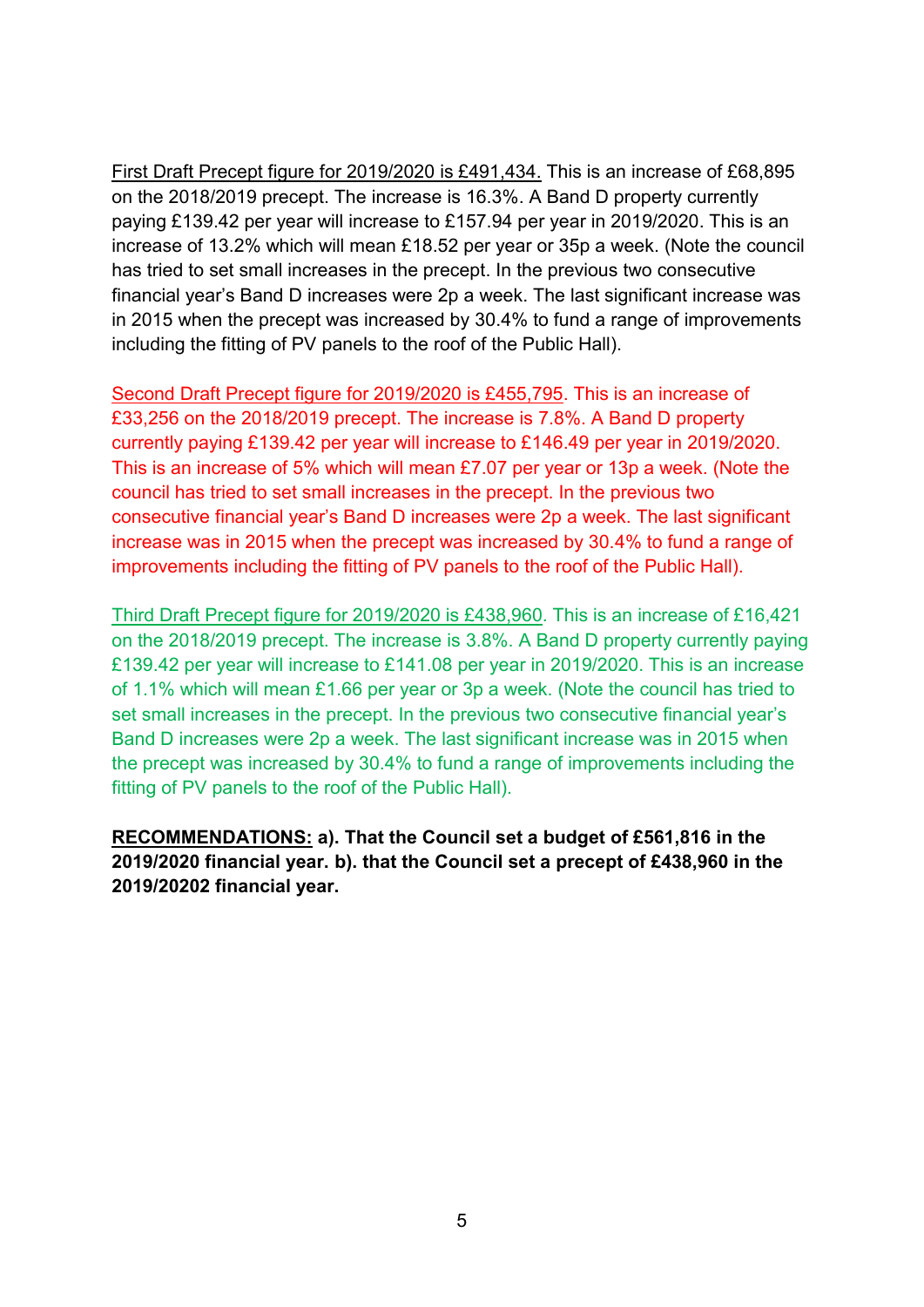# **10. LYSKERRYS SUSTAINABLE FUNDING**

# **To agree a contribution from the Newsletter reserve to Liskeard Arts and Media Body (LAMB) to finance a project to put the magazine on a sustainable financial footing.**

LAMB which produces the Lyskerrys magazine, has now been formally registered with Companies House as a CIC. It currently has 3 directors; Rachel Brooks (LTC), Tom Butt (RIO) and Jenny Foster (Liskerrett Centre).

As we had hoped, the first four issues of Lyskerrys have proved to be both a good way to celebrate and publicise lots of positive Liskeard stories and an important way to communicate with people about Town Council activities and events. We have had excellent feedback.

However, the challenge remains to make the magazine sustainable financially. As well as the Town Council's contribution of £1,000 an issue, and support from RIO, the first four issues were financed with £10,000 grant money from Awards for All and £10,000 from content partners who sponsored magazine editions. (See the attached financial information). There should be just enough money to fund the spring edition but after that the magazine will fold unless the CIC can bring in substantial extra funds.

RIO believes that more content sponsors can be found and has a prospect for the Spring 2019 edition. The CIC is also looking at other grant options although it's unlikely they can finance core costs from these.

The Town Council has always seen carefully chosen advertising or sponsored content as an important part of financial sustainability.

The LAMB CIC, which produces the magazine, has agreed to pursue all three finance routes - advertising, content sponsorship and grants, and would like to fund a role to focus on bringing in money and setting up a sustainable financial model.

C&E has £7,840 in a newsletter reserve.

It is proposed to provide the LAMB CIC with £2,000 per quarter for 2 quarters to fund a project role for financial sustainability. LAMB will report back to the Town Council on progress after the first quarter and any later payments will be contingent on this being satisfactory. If it is not possible to recruit to the post the money will not be paid.

A draft job role is attached which provides further information.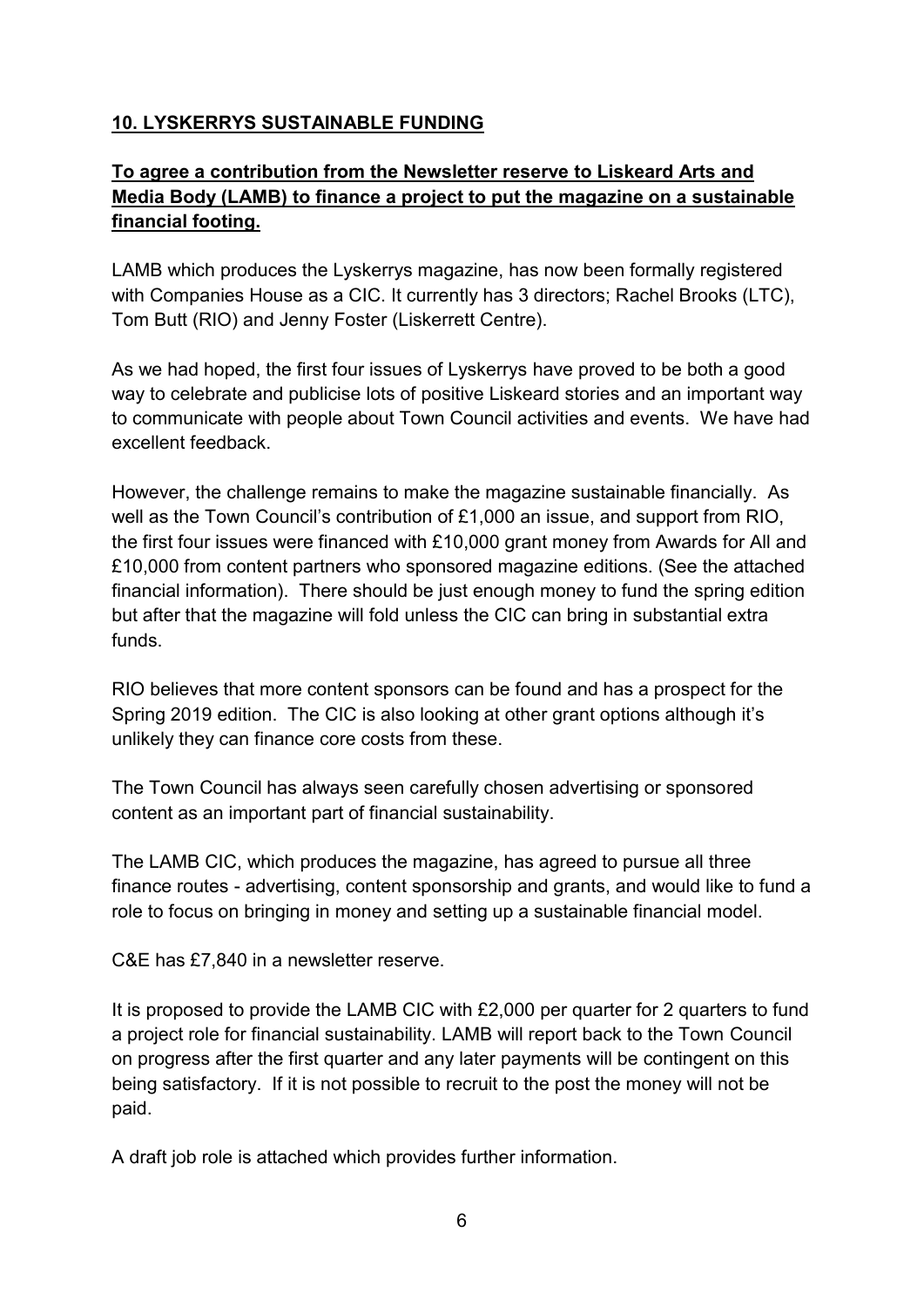Comparative information on similar posts is being sought.

This proposal was considered by the Communications and Engagement committee on 8 January 2019, where it was deferred to Council pending further **information, which is now being provided. An extract from the minutes of the C&E meeting**  are included here for background information:

### *358/18 LYSKERRYS SUSTAINABLE FUNDING*

*To agree a contribution from the Newsletter reserve to Liskeard Arts and Media Body (LAMB) to finance a project to put the magazine on a sustainable financial footing.*

*Councillor Brooks answered questions confirming the following points, before leaving the room for the discussion:*

*• The new role created by the project would be advertised externally and LAMB would cover any costs related to this.*

- *• LAMB would not be applying to the Town Council grant budget. Potential grants referred to would be externally sourced.*
- *• It currently cost approximately £5,000 per edition to produce the magazine, and any monies awarded for this project would not be used towards production costs.*

*• Print runs had been adjusted to ensure there were not large numbers of surplus copies which did not get distributed.*

#### *Councillor Brooks left the room*

*The committee agreed Lyskerrys was a good magazine, and an effective way of distributing Town Council communications.*

*It was confirmed that under the LAMB CIC Articles of Association directors were not entitled to remuneration as directors or for any other services which they undertake for the company.*

*The committee felt an outline of the job description for the proposed role the project would create was required, along with comparative costings to purchase the different types of skills the role would require, to ensure the funding requested would be realistic for the project and sufficient to fund a piece of work which would work towards achievement of the desired outcome.*

*A decision on the proposal was urgent and could not be carried over to the next committee meeting as editorial and design work would commence on the summer edition at the end of March, and time was required for an appropriate recruitment process before any work could begin on bringing in funding for the project.*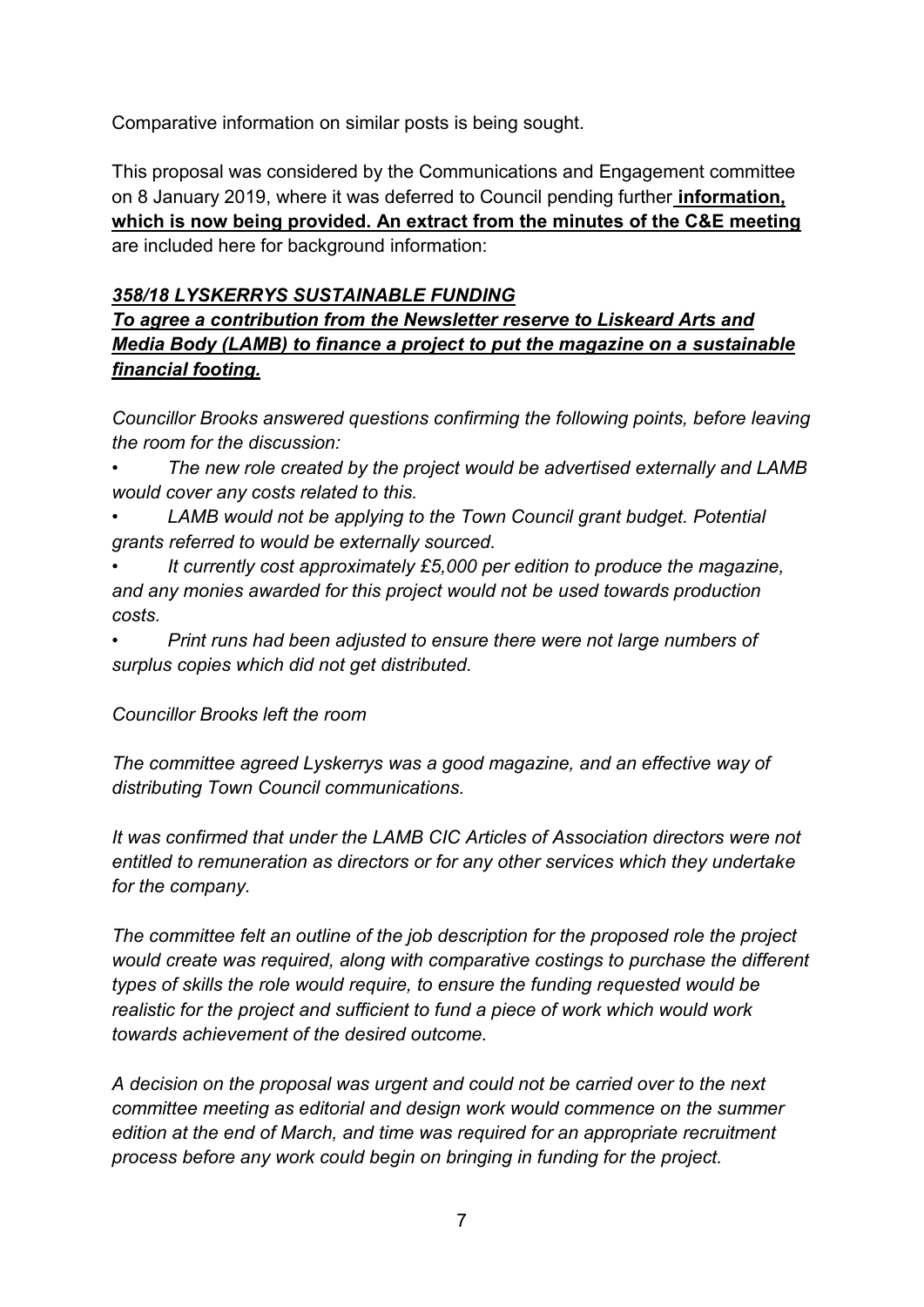*Councillor Shand proposed, Councillor Ambler seconded, and the Committee RESOLVED to refer the item to Council later in the month and request an outline job description and additional information on comparative costs.*

*Councillor Brooks returned to the room*

# **Lyskerrys magazine development role**

Could you help us get our successful community magazine onto a sustainable financial footing?

We're looking for someone with a proven record of income generation who shares our values around community development and can help us:

Set up an advertising model which would enable us to pay for a significant amount of our costs via carefully chosen advertising, especially sponsored content.

• Develop further 'content partnership' relationships with like-minded organisations who pay towards the cost of an edition and are involved in decisions on the overall theme and content.

• Secure grants for projects related to the magazine.

We can provide:

• £2,000 a quarter, which we would expect to equate to around 80 hours of work.

The chance to work with a small team of motivated people who have brought the magazine this far.

• A wealth of contacts with local organisations and businesses.

We would expect to agree with you:

- A set of objectives, including financial targets for each quarter.
- A pattern of working time.

The initial contract will be for six months. This could be extended by up to a further six months depending on results. There is also the possibility of a longer-term role within a sustainable financial model